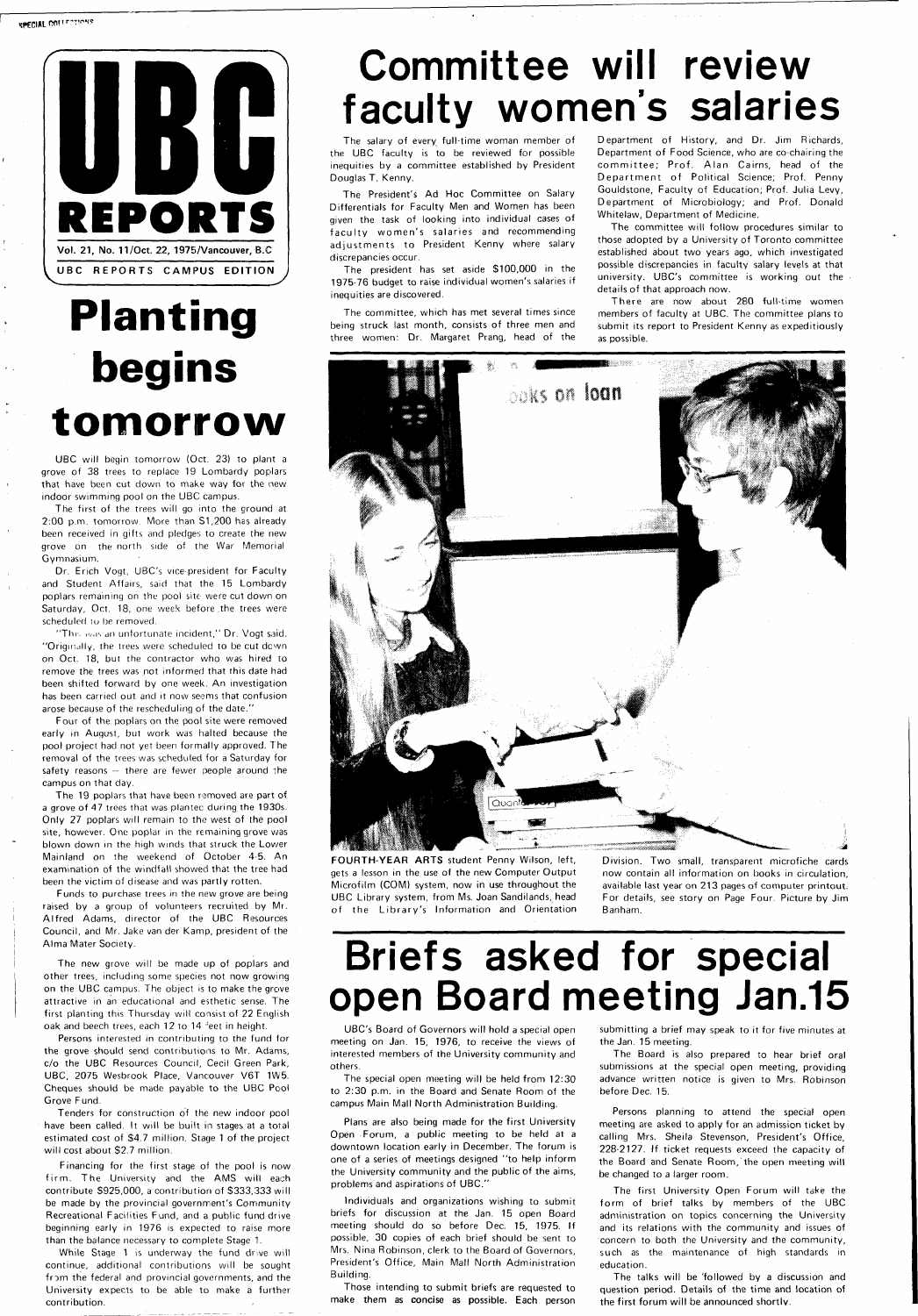# Words have familiar ring

"When I took over as manager of the UBC Bookstore in 1940, I had to deal with exactly the same complaints that are made today  $-$  the books cost too much and some of them don't arrive in time for the start of classes in September.'

The words have a familiar ring.

The speaker is Jack Hunter, a familiar figure on the UBC campus for more than 40 years and the man who has served as manager of and consultant to the UBC Bookstore for the past 35 years.

### **FROM ALBERTA**

Jack Hunter joined the UBC staff on Sept. 3, 1935, as the storekeeper in the Department of Chemistry, having been lured away from a similar position at the University of Alberta in Edmonton for a S10.00 increase that raised his salary from \$70.00 to \$80.00 a month.

In 1940, the then manager of the Bookstore retired and Mr. Hunter was called in and asked if he'd like the job. He agreed to take it, but admits that he was a bit anxious. He says the business training he'd taken after high school in Edmonton enabled him to get the hang of the job without too many problems.

In those days the UBC Bookstore was housed in a single room measuring about 20 by 30 feet in the southeast corner of the main floor of the Old Auditorium. There was no room for storage and the entire stock of the Bookstore was out in the open.

textbook ordered by a university from a publisher is granted only a 20-per-cent discount, whereas the **same** book ordered by a downtown Vancouver bookseller gets a 40-per-cent discount.

Jack Hunter ran the Bookstore with the help of a full-time clerical assistant and a part-time student, who was paid 50 cents an hour. Today, the UBC Bookstore staff totals about 45 people.

### **NEW HOME**

In 1945 the Bookstore got a new home to enable it to cope withienrolments of up to 9,000 students, most of them Second World War veterans. The store was housed in one of six old army huts west of the Old Auditorium on the site now occupied by the so-called Holiday-lnn-style office buildings.

"Today's students really have no idea of the endless lineups of the mid-1940s for registration and books," says Mr. Hunter. "You rarely had a complaint about lineups in those days, however. The veterans had been lining up for everything during their service careers and one more didn't seem to bother them."

The Bookstore moved into its present building on the Main Mall opposite the Chemistry Building in 1955. "We thought then we had plenty of room, but within a decade we had put four extensions on the building," says Mr. Hunter.

Thirty-five years in the bookstore business has taught Mr. Hunter one thing — you can't make any money in a college bookstore by selling textbooks alone.

Much of the reason for this lies in the peculiar discount structure that is imposed on bookstores by publishers, who feel that universities have a captive market and that simple volume of sales will **enable** a university bookstore to get by.

### **DISCOUNT VARIES**

Here's how the discount system works. A

It doesn't take a mathematical genius to figure **out** that the downtown bookseller is going to **make** a greater profit than the university bookstore in reselling the item.

"We also have to pay transportation costs, **and when you** add operating costs for the Bookstore **there** isn't much left by way of profit," says Mr. **Hunter.** "Another problem **we** face is estimating **the** number of copies of each **book** that **will** be **needed. If we order 200 books and sell** only **130, and the publisher has a policy of allowing only a 10-percent return, we can be stuck with 50 unsold copies of a book that may not be used the following year.** 

"This is one of the reasons why we've had a number of book sales in recent years."

The profit the UBC Bookstore makes is largely the result of the sale of non-textbook items, such as stationery, gym supplies, greeting cards, calculators and books for general reading.

The changing curriculum of universities has placed an additional burden on campus bookstores.



**MR. JACK HUNTER** 

"When I first started looking after the UBC Bookstore," says Mr. Hunter, "a very limited number of books were ordered and it was many years before the text for a course was changed. If you ordered 120 copies of the single textbook for, say, the Canadian history course, you sold 120 copies.

"Today, a course in Canadian history may have 10 or 12 books listed as required reading and some English courses have reading lists of 60 to 70 titles. This not only involves us in a considerable investment in stock, but we have no certain way of determining how many will be purchased."

The present location of the Bookstore, in the centre of the built-up academic core of the campus, is just about the best site possible, says Mr. Hunter. "Unfortunately," he adds, "there's not much more that can be done with this building. There's no place to expand and we can't put a second storey on the existing building. The most radical solution would be tear down the existing structure and start building again."

And finally, says Jack Hunter, it really doesn't seem like 40 years have passed since he first joined the UBC staff. "I've really enjoyed every minute of my association with UBC and I've always got along very well with the administration and the students and faculty members as individuals.

"Nor could I have managed without the help of

a loyal and dedicated staff, one of whom has been with me for 27 years.

### **GRADS RETURN**

"No matter where I go today — in the United States or Eastern Canada — I always bump into someone who was here at some time in the past, and many graduates **still** come back regularly to say **hello** and have a **chat.** 

**"And** on the **whole I've found that most of the difficulties that arise between the Bookstore and faculty members and students can be resolved in face-to-face discussion and a willingness on the part of others to understand some of the problems we face in trying to help the University community."** 

# **President**  expresses **concern**

Dr. Douglas T. Kenny, president of the University of B.C., has expressed to the provincial government his "deep concern" about a proposed luxury housing development on the University Endowment Lands.

He has been assured by the government that the proposal does not meet the government's requirements, and that a new restriction is being imposed to ensure that no existing housing on the Endowment Lands is demolished without government approval.

The proposed redevelopment plan was announced in newspaper articles late last month. It called for demolition of a number of small apartment buildings and row houses in the area bounded by Allison, Toronto, Dalhousie and Kings Roads, adjacent to the UBC campus. These buildings, which are now said to house 179 persons, would be replaced by "super deluxe" residential units for'about 200 tenants.

Immediately after this announcement, President Kenny wrote to Hon. Robert Williams, Minister of Lands, Forests and Water Resources, the minister responsible for the Endowment Lands.

In his letter the president expressed his concern about the possible displacement of the occupants of the existing buildings, many of whom are students or members of the faculty and non-academic staff at UBC.

He said that any development that worsened the present shortage of low-cost housing was to be deplored, and that any developer would have a moral obligation to provide replacement housing, at rents they could afford, for displaced tenants.

In addition, President Kenny stated his view that there should be a greater range of choice of housing types in order to attract members of both the University community and the off-campus community, and to foster increased contact between the two groups.

In his reply to President Kenny, Deputy Lands Minister Norman Pearson said, "There is considerable., sympathy for the comments in your letter. The proposed development does not fit the land use code, and further we are amending the code to prevent demolition without a permit, which would provide scope for a full review of any situation."

President Kenny said he was very pleased by the government's response, and that he expected the exchange of correspondence would lead to discussions about improvement of the housing situation for students and others in the vicinity of the campus.

### **Planning starts for Open House**

A student committee to oversee UBC's triennial Open House is being formed.

Third-year Pharmaceutical Sciences student Robin Ensom, who is chairing the committee, told UBC Reports the tentative dates for the 1976 Open House are Friday, Saturday and Sunday, March 5, 6, and 7.

Mr. Ensom says one of the first orders of business to be discussed by the committee will be whether Open House is to be a three day event. In the past, Open House has been a two-day event on a Friday and Saturday.

Undergraduate societies in UBC faculties and schools will be asked to name representatives to sit on the Open House Committee, which should be organized by Nov. 1, Mr. Ensom said.

Each faculty, school and department will also be asked to appoint a faculty member who will co-ordinate displays and activities in co-operation with student representatives.

Mr. Ensom said he hoped **to encourage** an expanded number of displays reflecting the non-academic life **of UBC** students, **including displays by teams representing various UBC sports activities.** 

**He said the Open House committee is also anxious to hear from graduates and other members of the University community if they have ideas for displays and activities. Letters to Mr. Ensom should be sent to Box 314,** in **the Walter H.** Gage Residence, **or to the Alma** Mater Society business office in **the Student**  Union Building.